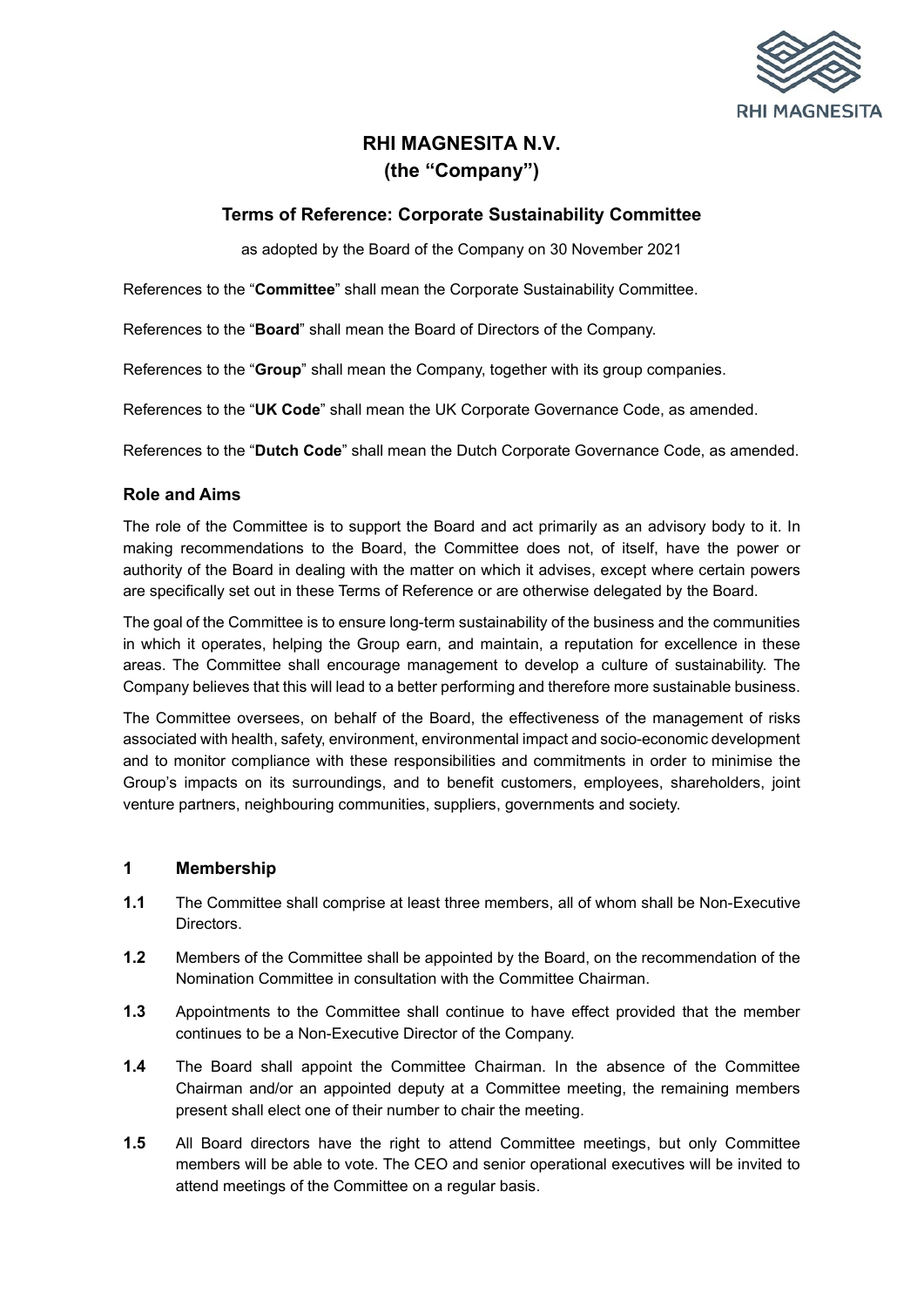# **2 Secretary**

**2.1** The Company Secretary or their nominee shall act as the secretary of the Committee and will ensure that the Committee receives information and papers in a timely manner and of a quality to enable full and proper consideration to be given to issues.

## **3 Quorum**

- **3.1** The quorum necessary for the transaction of business shall be two members of the Committee. In determining whether the members are participating in the meeting, it is irrelevant where the member is and how they are communicating with other attendees.
- **3.2** A duly convened meeting of the Committee at which a quorum is present shall be competent to exercise any or all of the authorities, powers and discretions vested in or exercisable by the Committee.

## **4 Frequency of meetings**

- **4.1** The Committee shall meet at least three times per annum and otherwise as required.
- **4.2** Outside of the formal meeting programme, the Committee Chairman and, where appropriate, the other Committee members, will maintain a dialogue with key individuals involved in the operational management of the Group.
- **4.3** Where required, the Committee may adopt resolutions outside a meeting, provided that the proposal concerned has been submitted to all members entitled to vote and all members unanimously approve the resolutions.

## **5 Notice of meetings**

- **5.1** Meetings of the Committee shall be convened by the secretary of the Committee at the request of the Committee Chairman or, exceptionally, any other member of the Committee.
- **5.2** Unless otherwise agreed, notice of each meeting confirming the venue, time and date together with an agenda of items to be discussed, shall be forwarded to each member of the Committee, any other person required to attend and all other Board Directors (unless it would be inappropriate to do so), no later than five working days before the date of the meeting. Supporting papers shall be sent to Committee members and to other attendees as appropriate, at the same time.

## **6 Minutes of meetings**

- **6.1** The secretary shall minute the proceedings and decisions of all meetings of the Committee, including recording the names of those present and in attendance.
- **6.2** Draft minutes of Committee meetings shall be circulated promptly to the Chairman of the Committee and, where relevant, the chairman of the meeting. Once approved by them, minutes should be circulated promptly to all members of the Committee and made available to other members of the Board, unless it would be inappropriate to do so in the opinion of the Committee Chairman.

# **7 Annual General Meeting**

The Committee Chairman should attend the Annual General Meeting of the Company to answer any questions raised by the shareholders of the Company.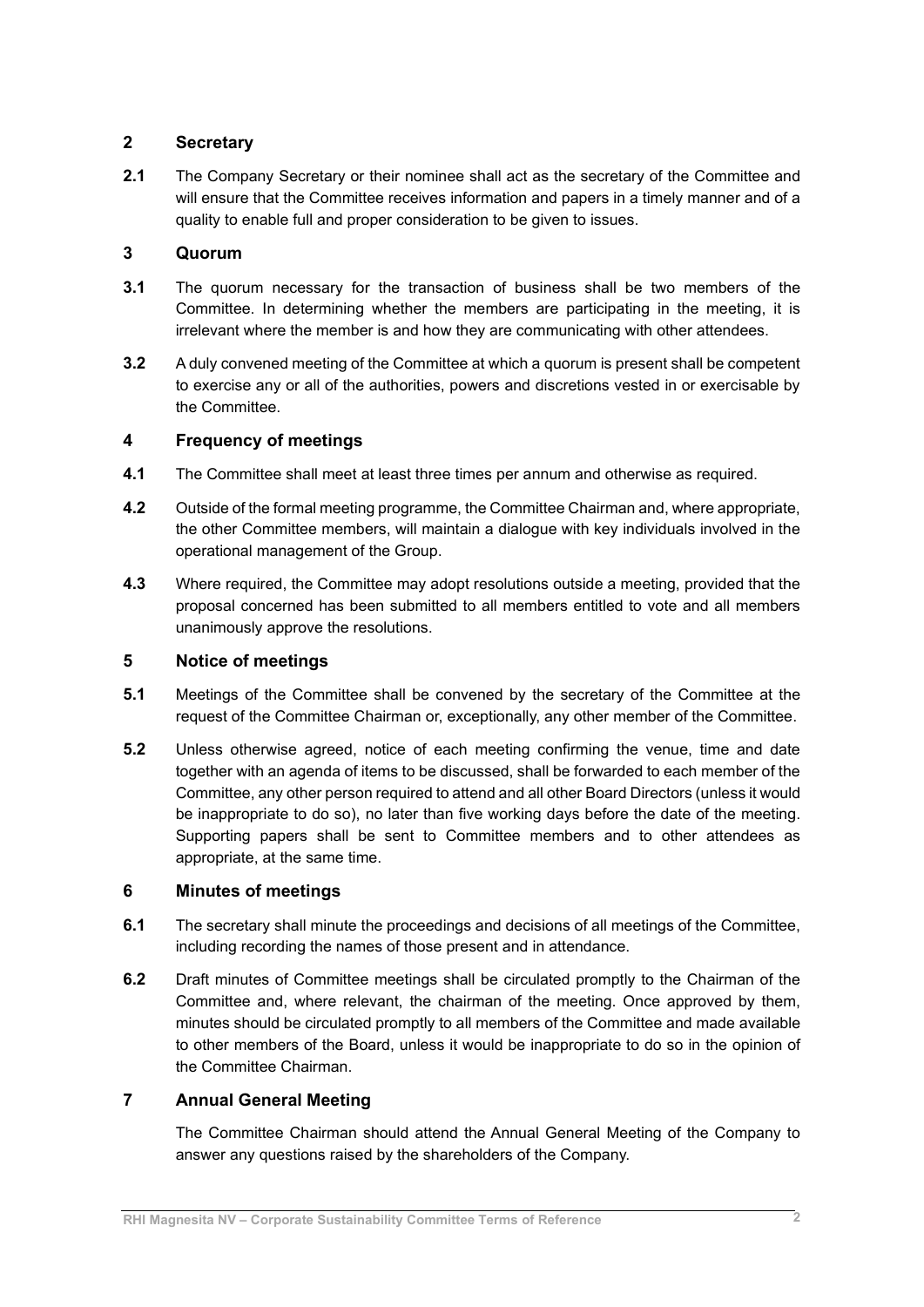## **8 Scope**

The Committee shall have oversight of the following areas of corporate sustainability, with reference to the Group's stakeholders:

- a) Safety;
- b) Health & Wellbeing;
- c) Group Diversity;
- d) Climate & Environment;
- e) Environmental impact; and
- f) Communities and social engagement; and
- g) Sustainable development issues as they relate to suppliers and the Group's value chain.

(together referred to hereafter as the 'Scope')

#### **9 Duties**

In respect of the above areas, the Committee shall:

Management Processes and Monitoring

- **9.1** Oversee management processes designed to deliver i) progress on matters within the Committee's Scope, ii) compliance with the Company's annual targets as outlined in the annual report and accounts and iii) compliance against applicable environmental regulations.
- **9.2** Assess the adequacy of the Group's corporate sustainability strategy, the related KPIs and their implementation.
- **9.3** Be consulted on the safety resourcing in the Group, guiding management and advising the Board accordingly.
- **9.4** Review any major Group policies which are relevant to the Committee's Scope.

Risk Management

- **9.5** Review on the Company's risk appetite, tolerance and strategy in respect of corporate sustainability risks and advise the Board accordingly.
- **9.6** Review, at least annually, periodic reports from management identifying the Group's material business risks within the Committee's scope and setting out risk management strategies, controls and mitigating actions applied to these risks.

Incident Reporting

**9.7** Review incident reporting at Committee meetings.

Audit and Assurance

**9.8** Through engagement with the Audit & Compliance Committee, initiate audits, as part of the Group's Audit programme, whether internal or external, review their results and assess their effectiveness as they relate to the Committee's scope; and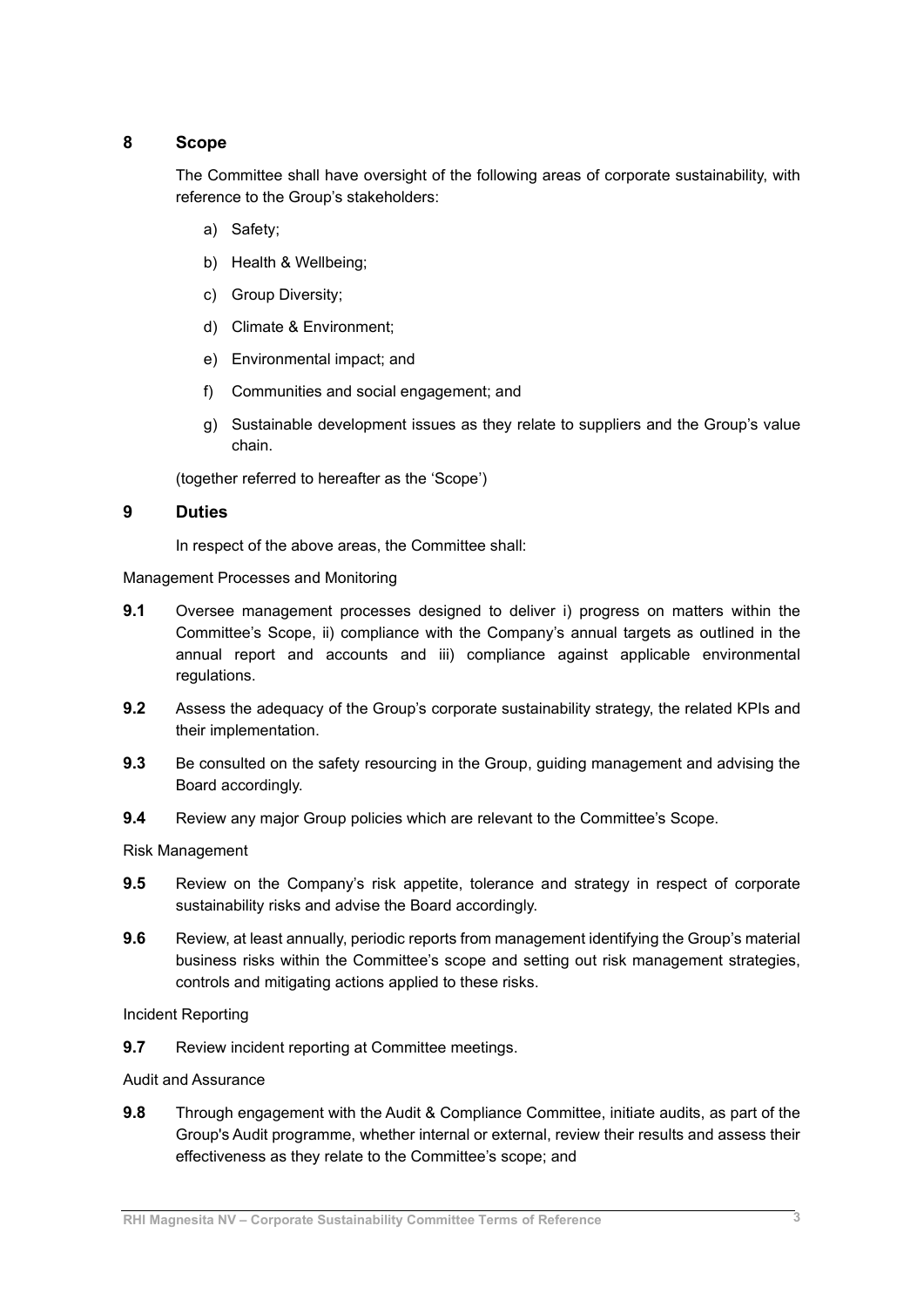**9.9** consider, jointly with the Audit & Compliance Committee, what internal and independent external independent assurance on company sustainability reporting is required and receive a report annually on the sustainability data assurance.

#### **10 Reporting responsibilities**

- **10.1** The Committee Chairman shall report formally to the Board on its proceedings after each meeting on all material matters considered by the Committee.
- **10.2** The Committee shall make whatever recommendations to the Board it deems appropriate on any area within its Scope where action or improvement is needed.
- **10.3** The Committee shall compile a report on its activities to be included in the Company's annual report.
- **10.4** Through the Committee Chairman, ensure that the Company responds appropriately to any concerns or views raised by its principal stakeholders about areas within the Committee's purview.

## **11 Other matters**

The Committee shall:

- **11.1** have access to sufficient resources in order to carry out its duties, including access to the Company secretariat for assistance as required;
- **11.2** be provided with appropriate and timely training, both in the form of an induction programme for new members and on an ongoing basis for all members;
- **11.3** give due consideration to laws and regulations, including the general duties of directors set out in the Dutch Civil Code, the provisions of the UK Code and Dutch Code and the requirements of the FCA's Listing Rules, Disclosure Guidance and Transparency Rules and any other applicable rules or guidelines published by institutional shareholders, their representative bodies or proxy advisory agencies, as appropriate;
- **11.4** oversee any investigation of activities which are within its Scope;
- **11.5** work and liaise as necessary with all other Board committees, in particular where oversight of specific risk management activities has been delegated to other committees; and
- **11.6** arrange for periodic reviews of its own performance and effectiveness and, at least annually, review its constitution and terms of reference and recommend any changes it considers necessary to the Board.

## **12 Authority**

The Committee is authorised to:

- **12.1** seek any information it requires from any employee of the Company in order to perform its duties;
- **12.2** obtain, at the Company's expense, independent legal, accounting or other professional advice on any matter within its terms of reference it believes it necessary to do so;
- **12.3** call any employee to be questioned at a meeting of the Committee as and when required; and